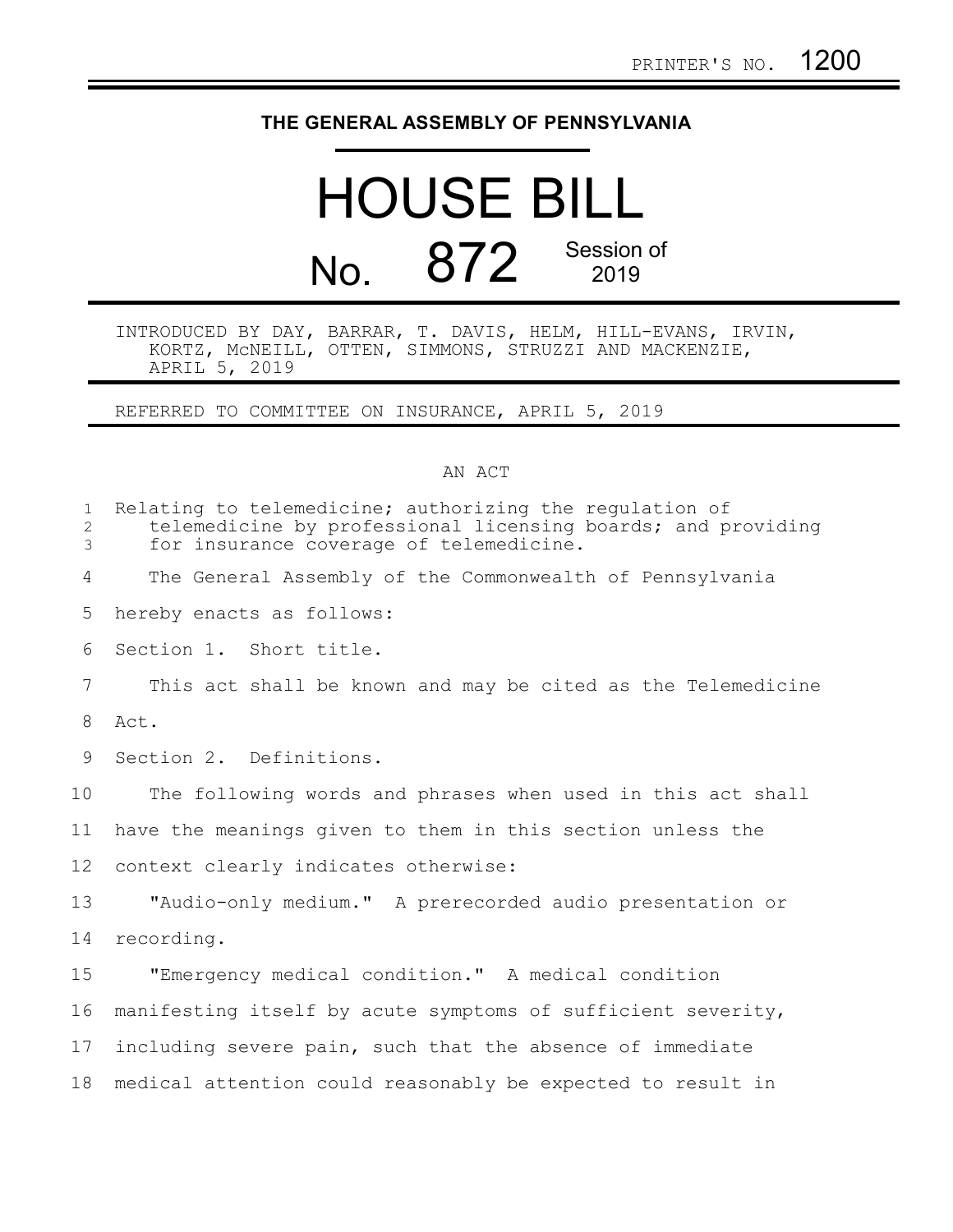placing the health of the individual in serious jeopardy, serious impairment to bodily functions or serious dysfunction of a bodily organ or part. 1 2 3

"Health care provider" or "provider." Any of the following: (1) A health care practitioner as defined in section 103 of the act of July 19, 1979 (P.L.130, No.48), known as the Health Care Facilities Act. 4 5 6 7

(2) A federally qualified health center as defined in section 1861(aa)(4) of the Social Security Act (49 Stat. 620, 42 U.S.C. § 1395x(aa)(4)). 8 9 10

(3) A rural health clinic as defined in section 1861(aa) (2) of the Social Security Act (42 U.S.C. § 1395x(aa)(2)). 11 12

(4) A pharmacist who holds a valid license under the act of September 27, 1961 (P.L.1700, No.699), known as the Pharmacy Act. 13 14 15

(5) An occupational therapist who holds a valid license under the act of June 15, 1982 (P.L.502, No.140), known as the Occupational Therapy Practice Act. 16 17 18

(6) A speech-language pathologist who holds a valid license under the act of December 21, 1984 (P.L.1253, No.238), known as the Speech-Language Pathologists and Audiologists Licensure Act. 19 20 21 22

(7) An audiologist who holds a valid license under the Speech-Language Pathologists and Audiologists Licensure Act. 23 24

(8) A dental hygienist who holds a valid license under the act of May 1, 1933 (P.L.216, No.76), known as The Dental Law. 25 26 27

(9) A social worker, clinical social worker, marriage and family therapist or professional counselor who holds a valid license under the act of July 9, 1987 (P.L.220, No.39), 28 29 30

20190HB0872PN1200 - 2 -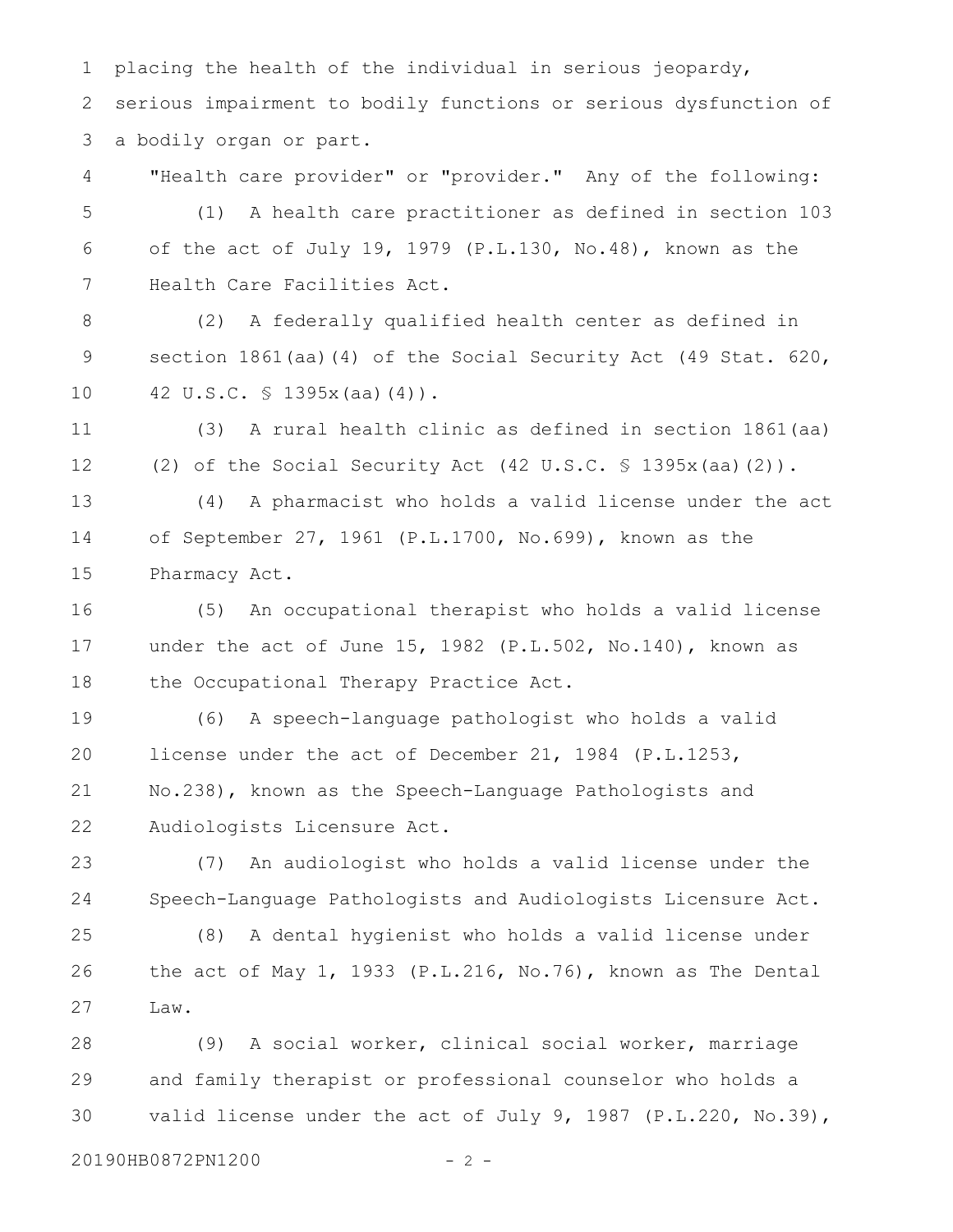known as the Social Workers, Marriage and Family Therapists and Professional Counselors Act. 1 2

(10) A registered nurse who holds a valid license under the act of May 22, 1951  $(P.L.317, No.69)$ , known as The Professional Nursing Law. 3 4 5

(11) A genetic counselor who holds a valid license under the act of December 20, 1985 (P.L.457, No.112), known as the Medical Practice Act of 1985, or the act of October 5, 1978 (P.L.1109, No.261), known as the Osteopathic Medical Practice Act. 6 7 8 9 10

(12) An out-of-State health care provider. 11

"Health care services." Services for the diagnosis, prevention, treatment, cure or relief of a health condition, injury, disease or illness. 12 13 14

"Health Information Technology for Economic and Clinical Health Act." The Health Information Technology for Economic and Clinical Health Act (Public Law 111-5, 123 Stat. 226-279 and  $467 - 496$ . 15 16 17 18

"Health insurance policy." As follows: 19

(1) An individual or group health insurance policy, contract or plan that provides coverage for services provided by a health care facility or health care provider that is offered by a health insurer. 20 21 22 23

(2) The term includes an individual or group health insurance policy, contract or plan that provides dental or vision coverage through a provider network. 24 25 26

(3) Except as provided under paragraph (2), the term does not include accident only, fixed indemnity, limited benefit, credit, dental, vision, specified disease, Medicare supplement, Civilian Health and Medical Program of the 27 28 29 30

20190HB0872PN1200 - 3 -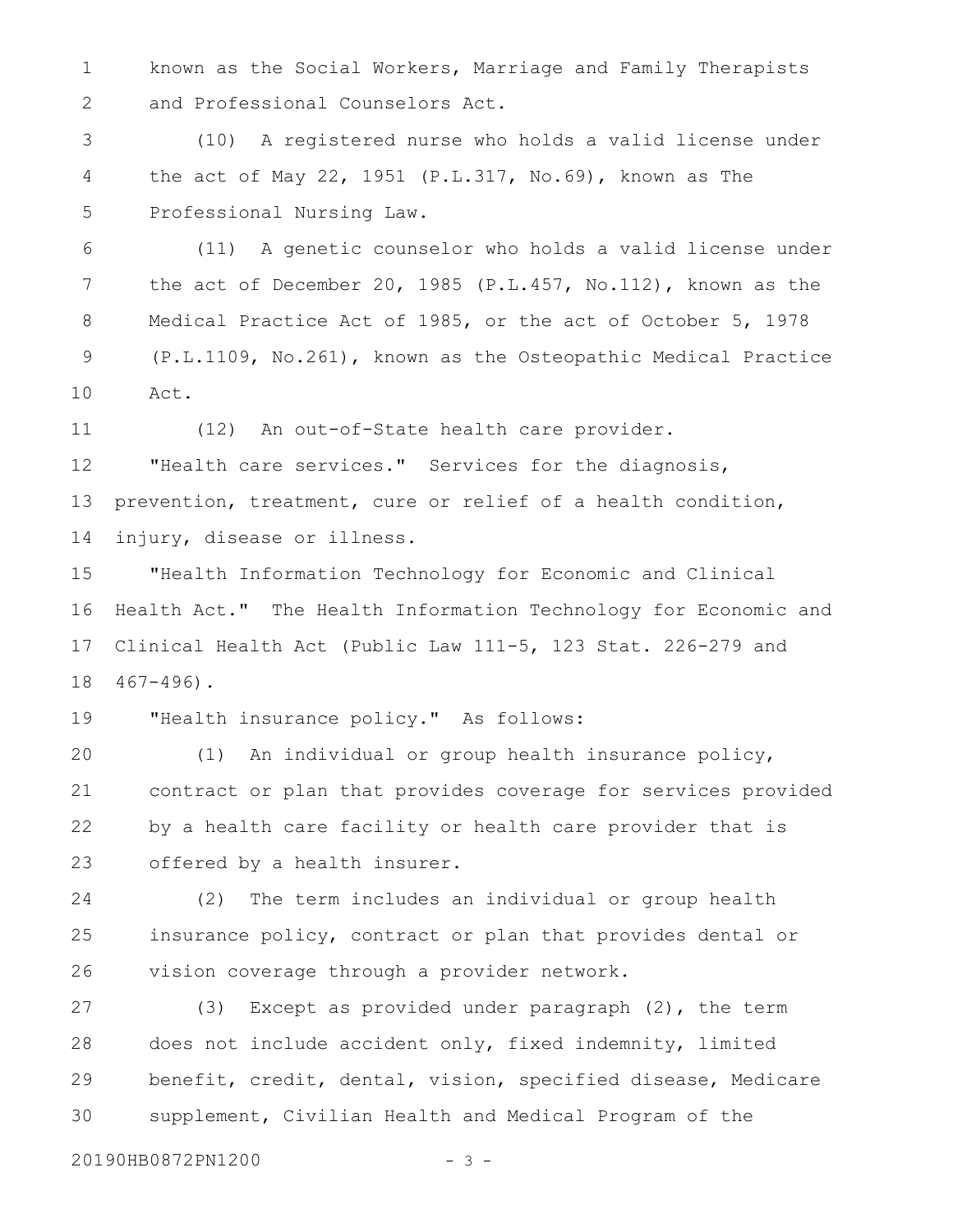Uniformed Services (CHAMPUS) supplement, long-term care or disability income, workers' compensation or automobile medical payment insurance. 1 2 3

"Health Insurance Portability and Accountability Act of 1996." The Health Insurance Portability and Accountability Act of 1996 (Public Law 104-191, 110 Stat. 1936). 4 5 6

"Health insurer." An entity that holds a valid license by the Insurance Department with accident and health authority to issue a health insurance policy and governed under any of the following: 7 8 9 10

(1) The act of May 17, 1921 (P.L.682, No.284), known as The Insurance Company Law of 1921, including section 630 and Article XXIV. 11 12 13

(2) The act of December 29, 1972 (P.L.1701, No.364), known as the Health Maintenance Organization Act. 14 15

(3) 40 Pa.C.S. Ch. 61 (relating to hospital plan corporations). 16 17

(4) 40 Pa.C.S. Ch. 63 (relating to professional health services plan corporations). 18 19

"Interactive audio and video." Real-time two-way or multiple-way communication between a health care provider and a patient. 20 21 22

"Licensure board." Each licensing board within the Bureau of Professional and Occupational Affairs of the Department of State with jurisdiction over a professional licensee identified as a health care provider under this act. 23 24 25 26

"On-call or cross-coverage services." The provision of telemedicine by a health care provider designated by another provider with a provider-patient relationship to deliver services on a temporary basis so long as the designated provider 27 28 29 30

20190HB0872PN1200 - 4 -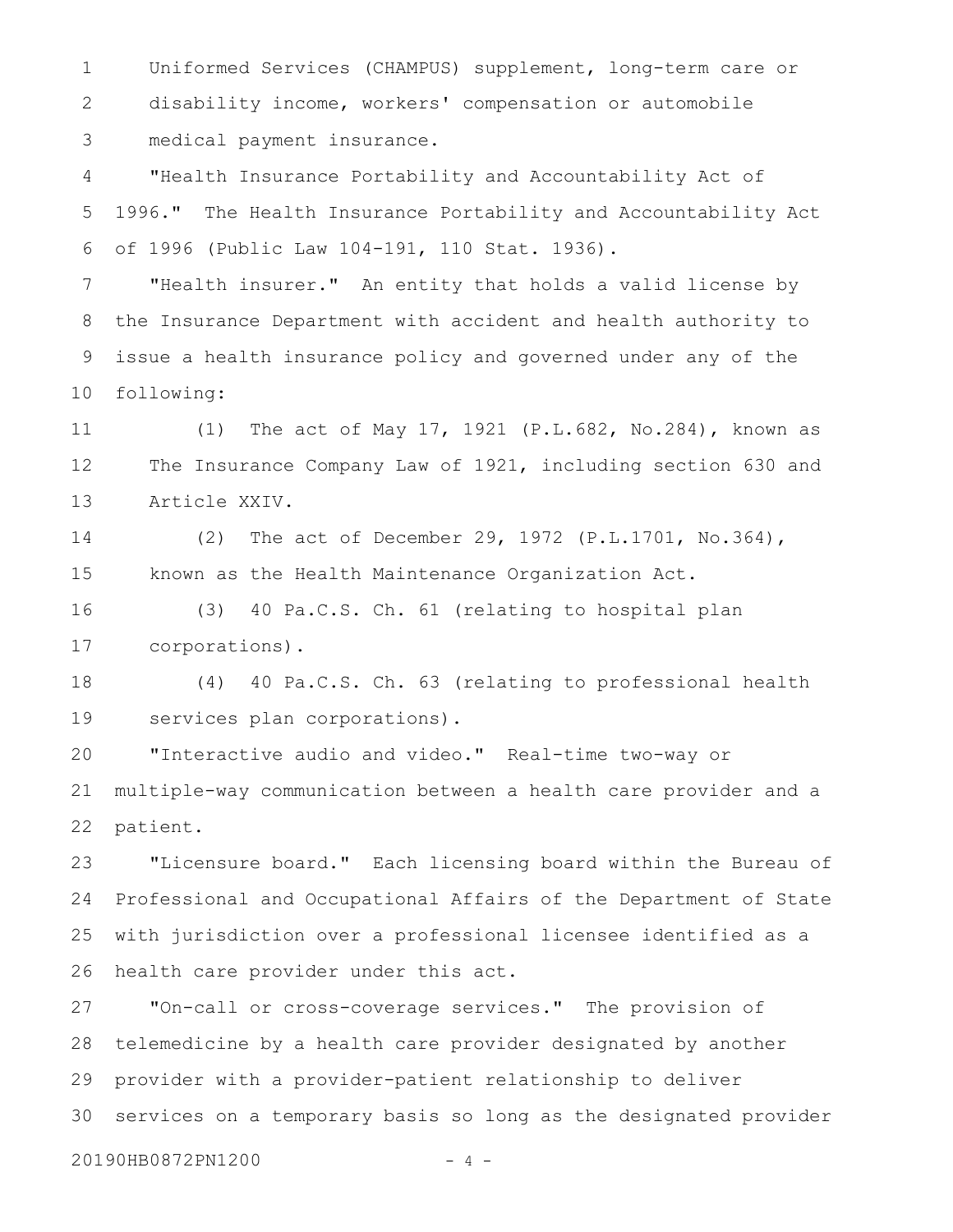is in the same group or health system, has access to the patient's prior medical records, holds a valid license in this Commonwealth and is in a position to coordinate care. 1 2 3

"Out-of-State health care provider." A health care provider providing a telemedicine service that holds a valid license, certificate or registration in another jurisdiction and is: 4 5 6

(1) discharging official duties in the armed forces of the United States, the United States Public Health Services or the United States Department of Veterans Affairs; 7 8 9

(2) providing telemedicine services to a patient through a federally operated facility; 10 11

(3) providing telemedicine services in response to an emergency medical condition, if the care for the patient is referred to an appropriate health care provider in this Commonwealth as promptly as possible under the circumstances; 12 13 14 15

(4) providing provider-to-provider consultation services; or 16 17

(5) providing services which would otherwise be exempt from the requirement of licensure, certification or registration in this Commonwealth under the respective licensure act. 18 19 20 21

"Participating network provider." Any of the following providers who are under contract with a health insurer: 22 23

(1) A physician who holds a valid license under the act of December 20, 1985 (P.L.457, No.112), known as the Medical Practice Act of 1985, or the act of October 5, 1978 (P.L.1109, No.261), known as the Osteopathic Medical Practice Act. 24 25 26 27 28

(2) A clinical nurse specialist or certified registered nurse practitioner who holds a valid license under the act of 20190HB0872PN1200 - 5 -29 30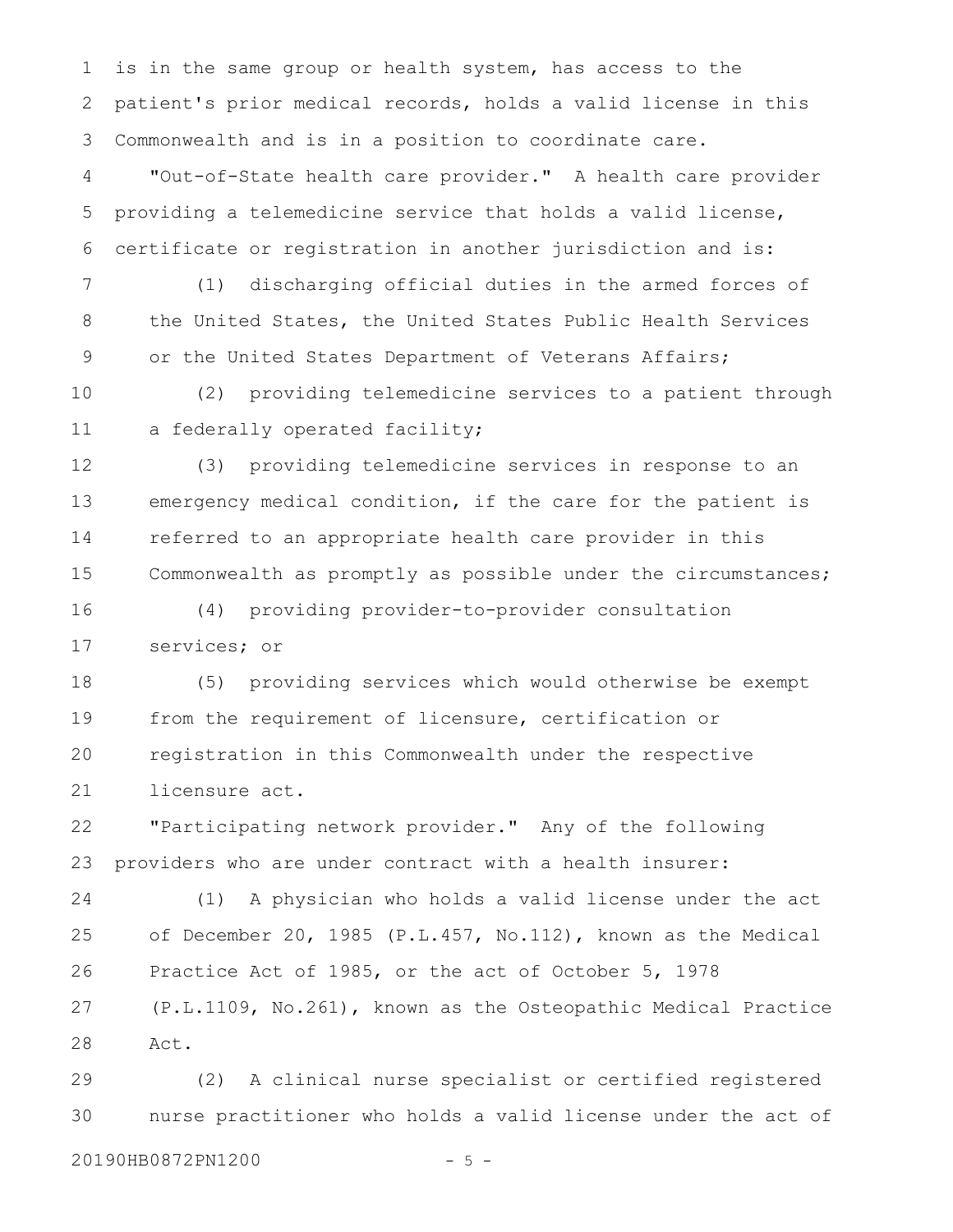May 22, 1951 (P.L.317, No.69), known as The Professional Nursing Law. 1 2

(3) A physician assistant who holds a valid license under the Medical Practice Act of 1985 or the Osteopathic Medical Practice Act. 3 4 5

(4) A dentist who holds a valid license under the act of May 1, 1933 (P.L.216, No.76), known as The Dental Law. 6 7

(5) An optometrist who holds a valid license under the act of June 6, 1980 (P.L.197, No.57), known as the Optometric Practice and Licensure Act. 8 9 10

(6) A psychologist who holds a valid license under the act of March 23, 1972 (P.L.136, No.52), known as the Professional Psychologists Practice Act. 11 12 13

(7) A social worker, clinical social worker, marriage and family therapist or professional counselor who holds a valid license under the act of July 9, 1987 (P.L.220, No.39), known as the Social Workers, Marriage and Family Therapists and Professional Counselors Act. 14 15 16 17 18

(8) An occupational therapist who holds a valid license under the act of June 15, 1982 (P.L.502, No.140), known as the Occupational Therapy Practice Act. 19 20 21

(9) A podiatrist who holds a valid license under the act of March 2, 1956 (1955 P.L.1206, No.375), known as the Podiatry Practice Act. 22 23 24

"Provider-to-provider consultation." The act of seeking advice and recommendations from another health care provider for diagnostic studies, therapeutic interventions or other services that may benefit the patient of the initiating health care provider. 25 26 27 28 29

"Store-and-forward." Technology that stores and transmits or 20190HB0872PN1200 - 6 - 30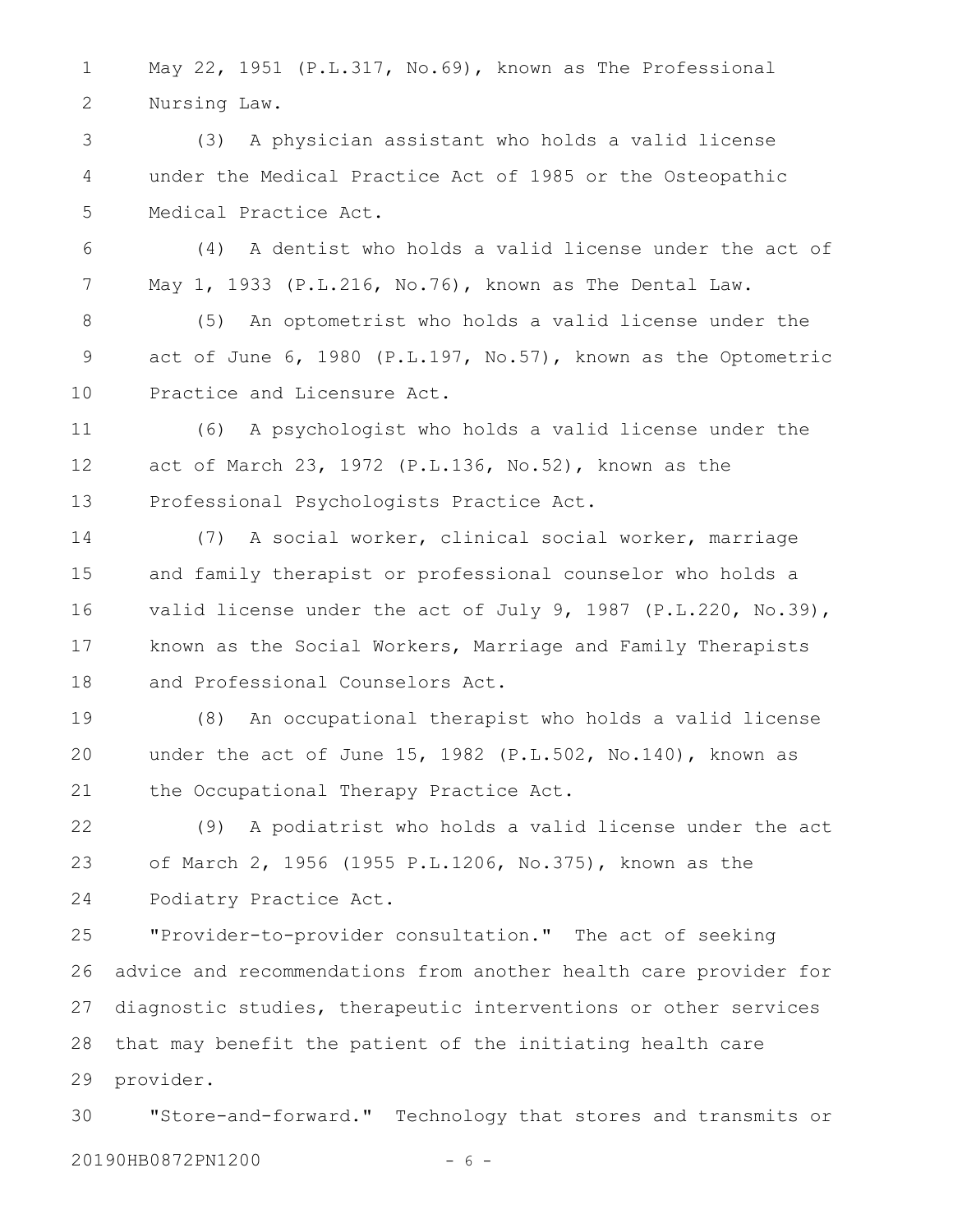grants access to a patient's clinical information for review by a health care provider who is at a different location. The term does not include the storage, transmission or use of electronic medical records without the concurrent transmission of additional clinical information not already present in the electronic medical records. 1 2 3 4 5 6

"Telemedicine." The delivery of health care services provided through telemedicine technologies to a patient by a health care provider who is at a different location. The term does not include a provider-to-provider consultation. 7 8 9 10

"Telemedicine technologies." As follows: 11

(1) Electronic information and telecommunications technology, including, but not limited to, interactive audio and video, remote patient monitoring or store-and-forward, that meets the requirements of the Health Insurance Portability and Accountability Act of 1996, the Health Information Technology for Economic and Clinical Health Act or other applicable Federal or State law. 12 13 14 15 16 17 18

19

(2) The term does not include the use of: (i) Audio-only medium, voicemail, facsimile, e-mail, instant messaging, text messaging or online 20 21

questionnaire, or any combination thereof. 22

(ii) A telephone call, except as provided under section  $5(a)(3)$ . 23 24

Section 3. Regulation of telemedicine by professional licensure boards. 25 26

(a) Requirements.-- 27

(1) A health care provider that holds a valid license, certificate or registration from a Commonwealth professional licensure board shall be authorized to practice telemedicine 28 29 30

20190HB0872PN1200 - 7 -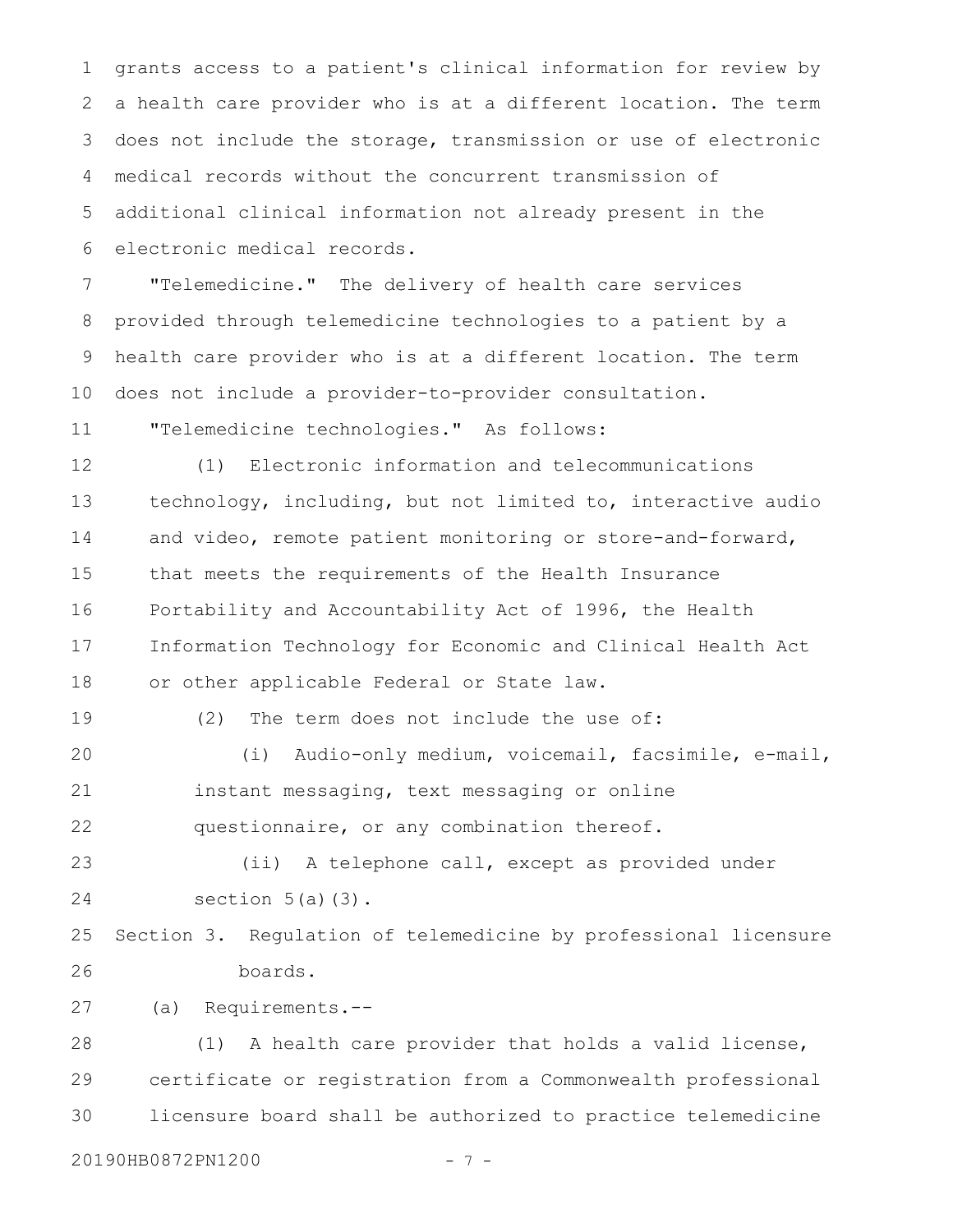in accordance with this act and the corresponding licensure board regulations. 1 2

(2) A health care provider who engages in telemedicine in a manner that does not comply with the standards of care or rules of practice shall be subject to discipline by the appropriate licensure board, as provided by law. 3 4 5 6

(b) Regulations.--Each licensure board shall within 24 months of the effective date of this section promulgate final regulations that are consistent with this act to provide for and regulate telemedicine within the scope of practice and standard of care regulated by the board. The regulations shall not establish a separate standard of care for telemedicine. The standard of care applicable to an in-person encounter shall apply to a telemedicine encounter. The regulations shall: 7 8 9 10 11 12 13 14

(1) Consider model policies and clinical guidelines for the appropriate use of telemedicine technologies. 15 16

(2) Include patient privacy and data security standards that are in compliance with the Health Insurance Portability and Accountability Act of 1996 and the Health Information Technology for Economic and Clinical Health Act. 17 18 19 20

(c) Temporary regulations.--In order to facilitate the prompt implementation of this act, the licensure boards shall transmit notice of temporary regulations regarding implementation of this act to the Legislative Reference Bureau for publication in the Pennsylvania Bulletin within 120 days of the effective date of this section. Temporary regulations are not subject to: 21 22 23 24 25 26 27

(1) Sections 201, 202, 203, 204 and 205 of the act of July 31, 1968 (P.L.769, No.240), referred to as the Commonwealth Documents Law. 28 29 30

20190HB0872PN1200 - 8 -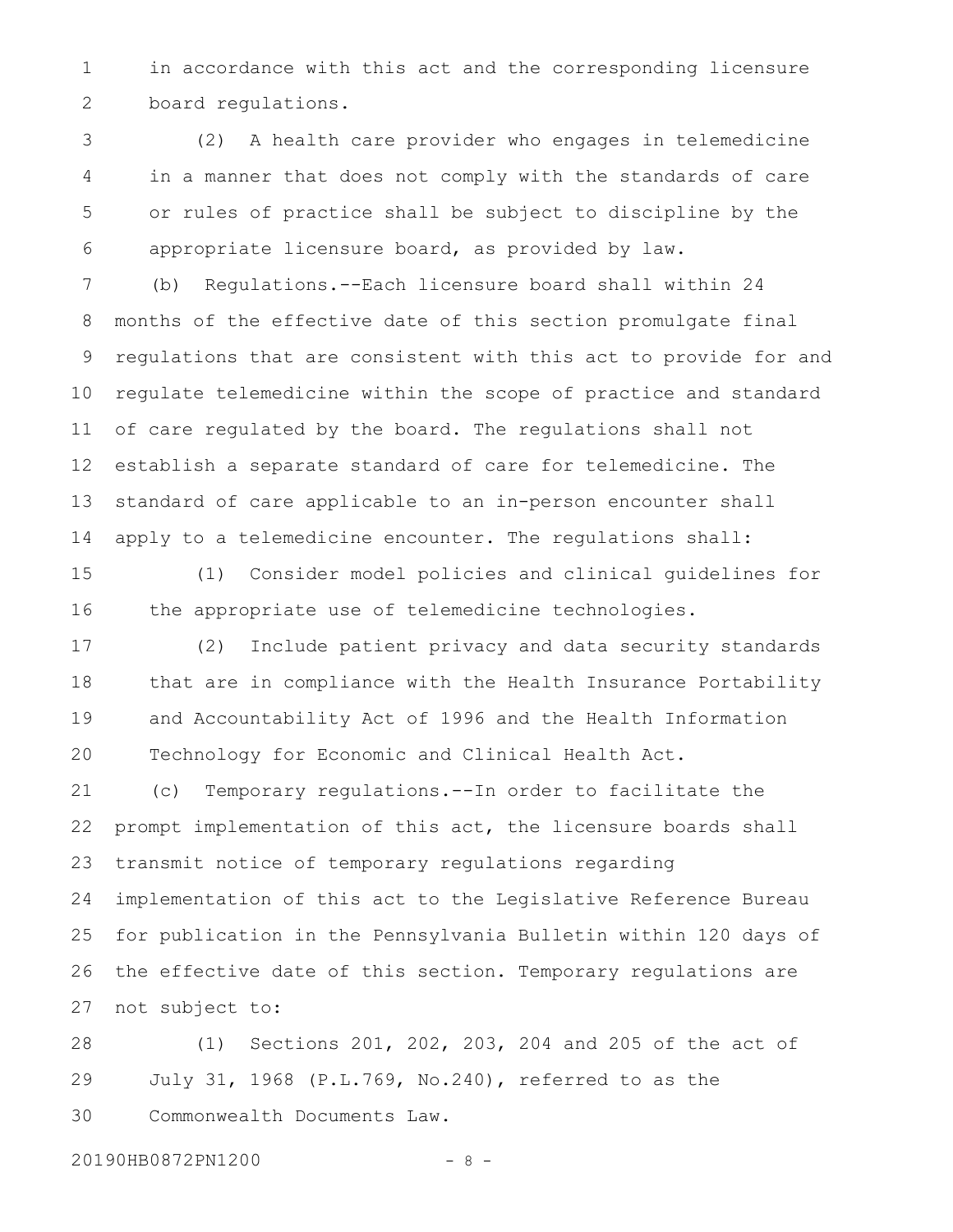(2) Sections 204(b) and 301(10) of the act of October 15, 1980 (P.L.950, No.164), known as the Commonwealth Attorneys Act. 1 2 3

(3) The act of June 25, 1982 (P.L.633, No.181), known as the Regulatory Review Act. 4 5

(4) Section 612 of the act of April 9, 1929 (P.L.177, No.175), known as The Administrative Code of 1929. 6 7

(d) Expiration.--Temporary regulations shall expire no later than 24 months following publication of temporary regulations. Regulations adopted after this period shall be promulgated as provided by law. 8 9 10 11

(e) Construction.--The provisions of this act shall be in full force and effect even if the licensure boards have not yet published temporary regulations or implemented the regulations required under this section. 12 13 14 15

Section 4. Compliance. 16

A health care provider providing telemedicine services to an individual located within this Commonwealth shall comply with all applicable Federal and State laws and regulations, and shall hold a valid license, certificate or registration by an appropriate Commonwealth licensure board. Failure to hold a valid license, certificate or registration shall subject the health care provider to discipline by the respective licensure board for unlicensed practice. 17 18 19 20 21 22 23 24

Section 5. Evaluation and treatment. 25

(a) Requirements.--Except as provided under subsection (c), a health care provider who provides telemedicine to an individual located in this Commonwealth shall comply with the following: 26 27 28 29

(1) For a telemedicine encounter in which the provider 20190HB0872PN1200 - 9 -30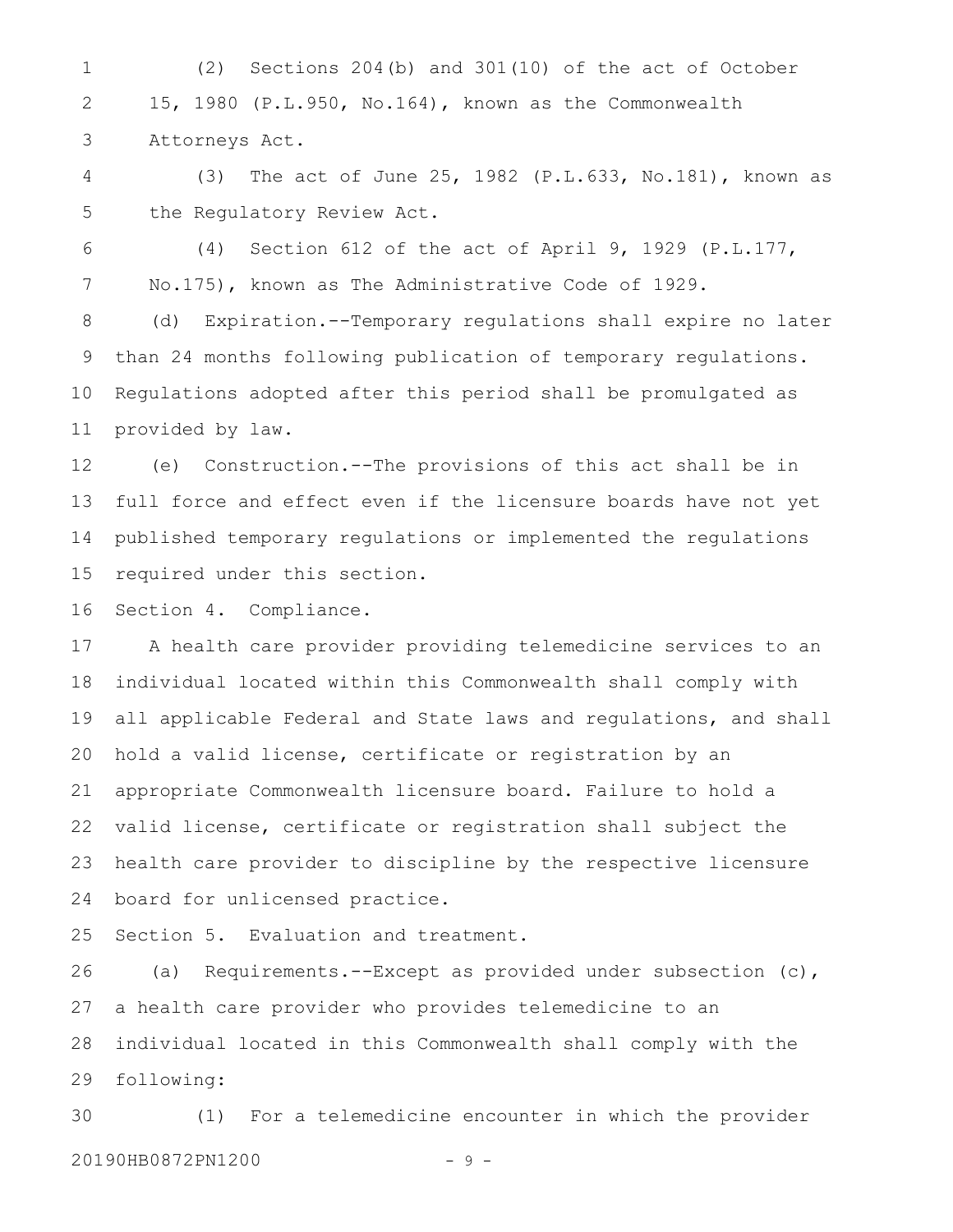does not have an established provider-patient relationship, the provider shall: 1 2

3 4

(i) verify the location and identity of the individual receiving care; and

(ii) disclose the health care provider's identity, geographic location and medical specialty or applicable credentials. 5 6 7

(2) Obtain informed consent regarding the use of telemedicine technologies from the individual or other person acting in a health care decision-making capacity for the individual. The individual or other person acting in a health care decision-making capacity, including the parent or legal guardian of a child in accordance with the act of February 13, 1970 (P.L.19, No.10), entitled "An act enabling certain minors to consent to medical, dental and health services, declaring consent unnecessary under certain circumstances," has the right to choose the form of service delivery, which includes the right to refuse telemedicine services without jeopardizing the individual's access to other available services. 8 9 10 11 12 13 14 15 16 17 18 19 20

(3) Provide an appropriate examination or assessment using telemedicine technologies. The health care provider may utilize interactive audio without the requirement of interactive video if it is used in conjunction with storeand-forward technology and, after access and review of the patient's medical records, the provider determines that the provider is able to meet the same standards of care as if the health care services were provided in person. When the health care provider utilizes interactive audio without interactive video, the provider shall inform the patient that the patient 21 22 23 24 25 26 27 28 29 30

20190HB0872PN1200 - 10 -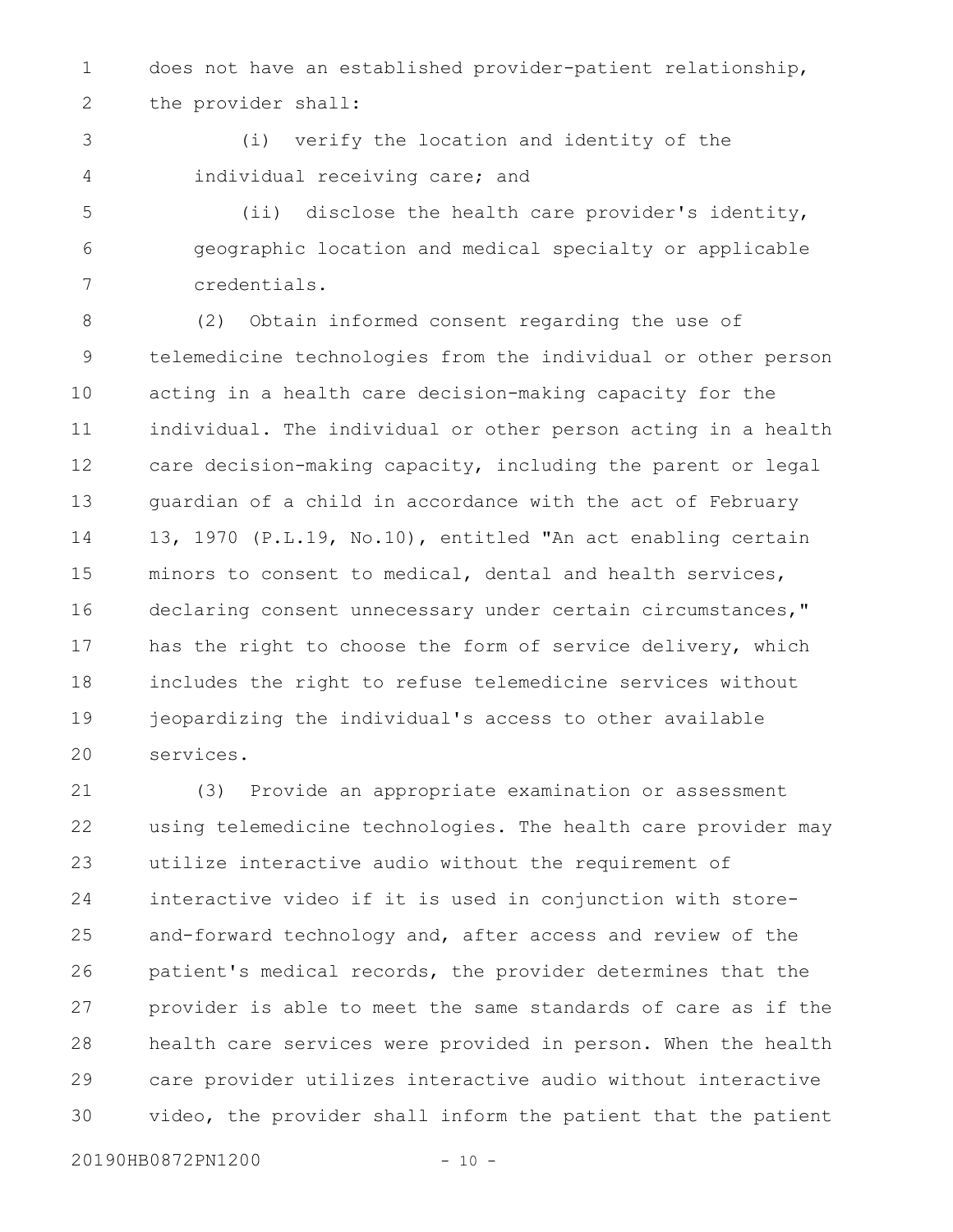has the option to request interactive audio and video. 1

(4) Establish a diagnosis and treatment plan or execute a treatment plan. 2 3

(5) Create and maintain an electronic medical record or update an existing electronic medical record for the patient within 24 hours. An electronic medical record shall be maintained in accordance with electronic medical records privacy rules under the Health Insurance Portability and Accountability Act of 1996. 4 5 6 7 8 9

(6) Provide a visit summary to the individual if requested. 10 11

(7) Have an emergency action plan in place for medical and behavioral health emergencies and referrals. 12 13

(8) The standard of care applicable to an in-person encounter shall apply to a telemedicine encounter. If the use of telemedicine would be inconsistent with the standard of care, the health care provider shall direct the patient to seek in-person care. 14 15 16 17 18

(b) Disclosures.--Providers offering online refractive services shall inform patients that the service is not an ocular health exam. This subsection shall not be construed to prohibit online refractive services if the information notice is clearly and conspicuously communicated to the patient prior to the online refractive service. 19 20 21 22 23 24

(c) Applicability.-- 25

(1) Subsection (a)(1) shall not apply to on-call or cross-coverage services. 26 27

(2) Subsection (a)(1) and (2) shall not apply to an emergency medical condition. 28 29

(d) Limitations on treatment.--Telemedicine services or 20190HB0872PN1200 - 11 -30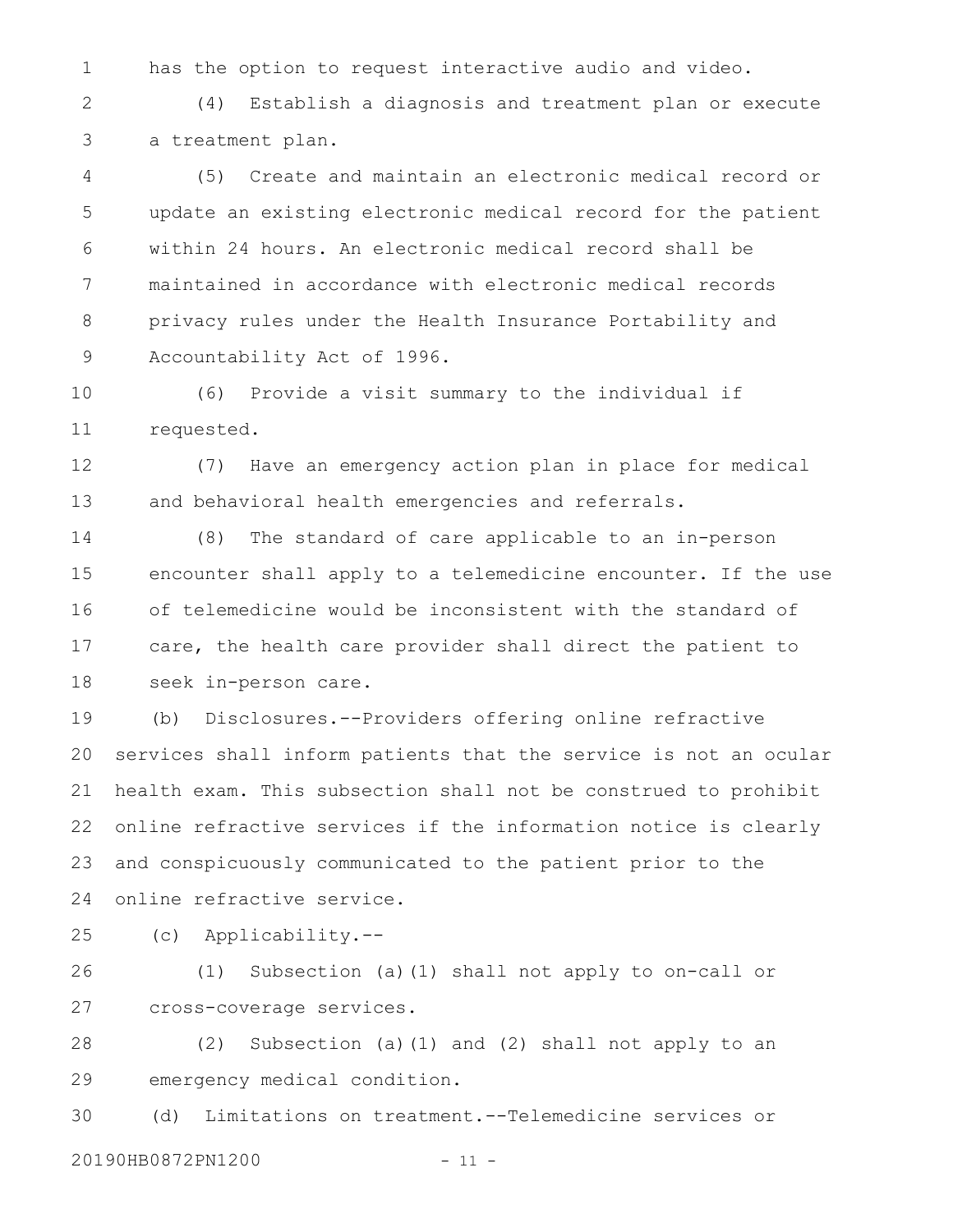technologies shall not be permitted to be utilized or employed for the delivery or administration of any medications or health care services, including, but not limited to, the dispensing, administering or prescribing of medications or the performance of services, which are, as of the effective date of this subsection, required to be delivered or administered in a health care clinic, medical facility, physician's office, hospital or ambulatory surgical facility, according to Federal or State statute, regulation or promulgated regulatory rule or by the United States Food and Drug Administration Risk Evaluation and Mitigation Strategies (REMS). 1 2 3 4 5 6 7 8 9 10 11

Section 6. Insurance coverage of telemedicine. 12

(a) Insurance coverage and reimbursement.-- 13

(1) A health insurance policy issued, delivered, executed or renewed in this Commonwealth after the effective date of this section shall provide coverage for medically necessary telemedicine delivered by a participating network provider who provides a covered service via telemedicine consistent with the insurer's medical policies. A health insurance policy may not exclude a health care service for coverage solely because the service is provided through telemedicine. 14 15 16 17 18 19 20 21 22

(2) Subject to paragraph (1), a health insurer shall reimburse a health care provider that is a participating network provider for both in-person and telemedicine services in accordance with the terms and conditions of the network participation agreement between the insurer and the participating provider. Reimbursement shall not be conditioned upon the use of an exclusive telemedicine platform or telemedicine vendor. 23 24 25 26 27 28 29 30

20190HB0872PN1200 - 12 -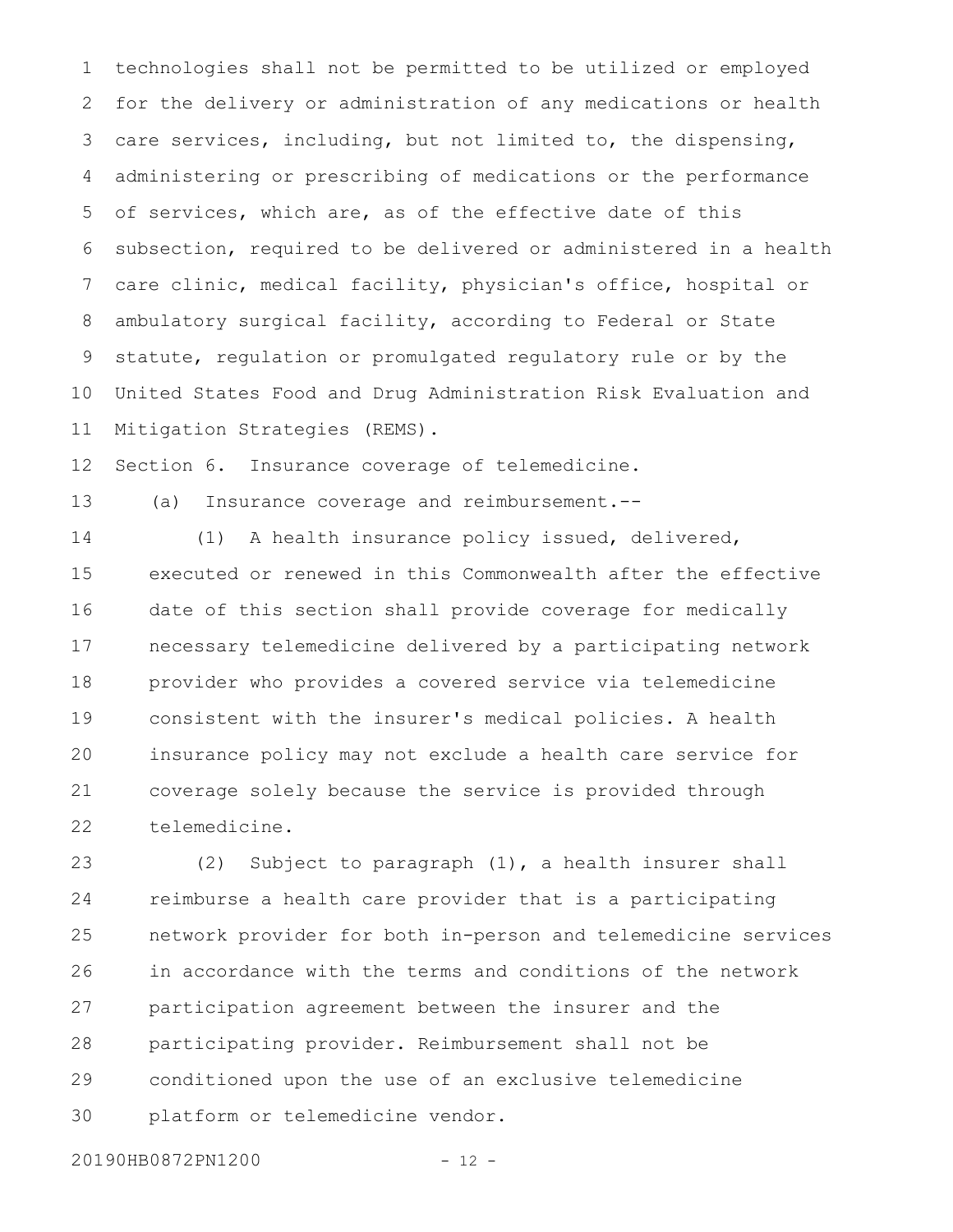(3) Payment for a covered service provided via telemedicine by any participating network provider shall be established between the health care provider and health insurer. 1 2 3 4

5

(b) Applicability.--This section shall apply as follows:

(1) Subsection (a)(1) and (2) shall not apply if the telemedicine service is facilitated via a medical device or other technology that provides clinical data or information, excluding existing information in an electronic medical records system, other than that independently provided through interactive audio and video with, or store-andforward imaging provided by, the patient. 6 7 8 9 10 11 12

(2) For a health insurance policy for which either rates or forms are required to be filed with the Federal Government or the Insurance Department, this section shall apply to a policy for which a form or rate is first filed on or after 180 days after the effective date of this section. 13 14 15 16 17

(3) For a health insurance policy for which neither rates nor forms are required to be filed with the Federal Government or the Insurance Department, this section shall apply to a policy issued or renewed on or after 180 days after the effective date of this section. 18 19 20 21 22

(c) Construction.--Nothing under this section shall be construed to: 23 24

(1) Prohibit a health insurer from reimbursing other providers for covered services provided via telemedicine. 25 26

(2) Require a health insurer to reimburse an out-ofnetwork provider for telemedicine. 27 28

Section 7. Medicaid program reimbursement. 29

(a) Medical assistance payment.--Medical assistance payments 20190HB0872PN1200 - 13 -30